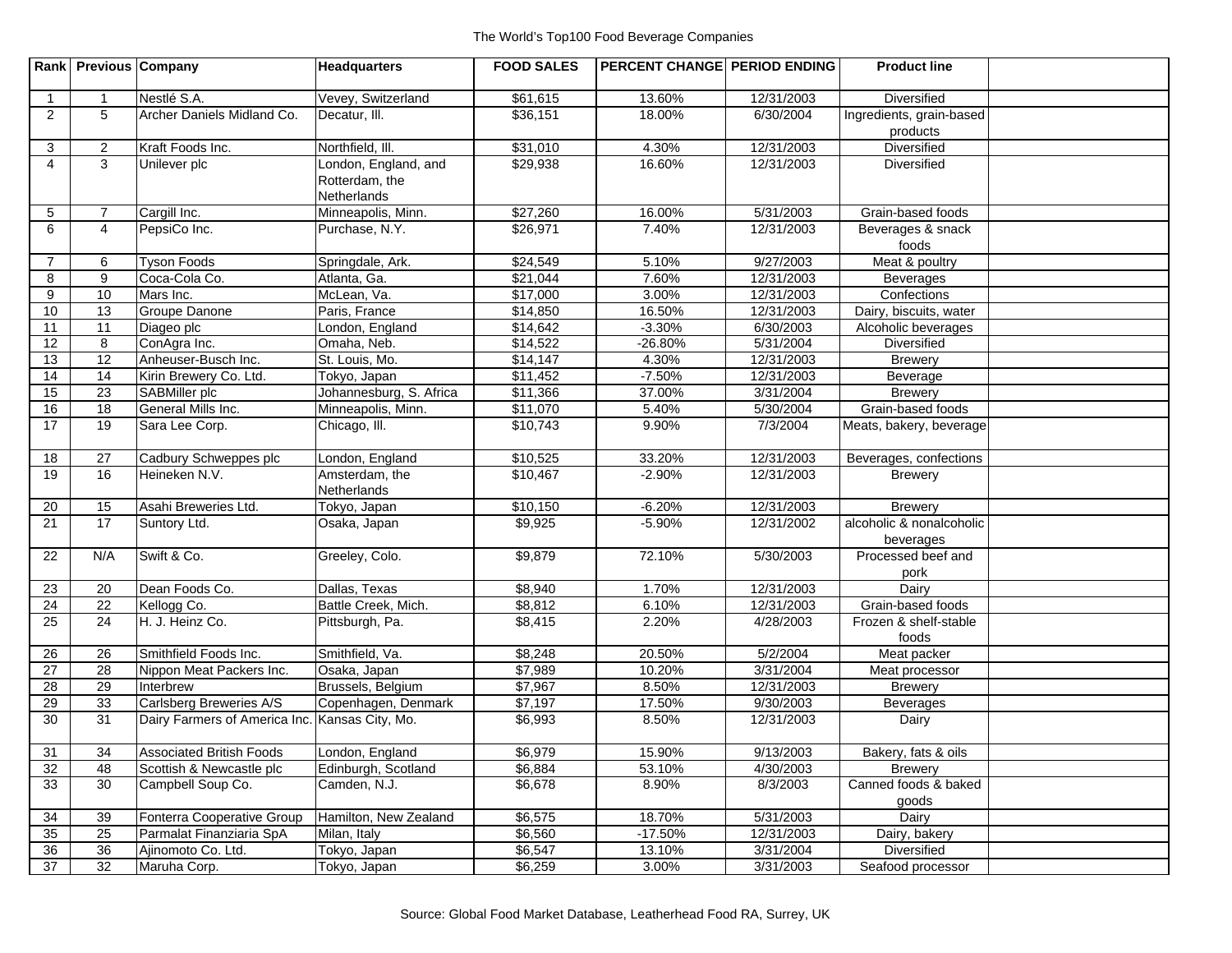|    | Rank Previous Company |                                    | <b>Headquarters</b>            | <b>FOOD SALES</b> | <b>PERCENT CHANGE PERIOD ENDING</b> |            | <b>Product line</b>                 |  |
|----|-----------------------|------------------------------------|--------------------------------|-------------------|-------------------------------------|------------|-------------------------------------|--|
| 38 | 40                    | Danish Crown                       | Randers, Denmark               | \$6,105           | 13.90%                              | 9/30/2003  | Beef and pork processor             |  |
| 39 | 44                    | Arla Foods Group                   | Arhus, Denmark                 | \$6,068           | 23.10%                              | 9/30/2003  | Dairy                               |  |
| 40 | 37                    | <b>Groupe Lactalis</b>             | Laval, France                  | \$6,051           | 5.40%                               | 12/31/2003 | Dairy                               |  |
| 41 | 38                    | Meiji Milk Products Co. Inc.       | Tokyo, Japan                   | \$5,418           | $-2.80%$                            | 3/31/2004  | Dairy                               |  |
| 42 | 35                    | Yamazaki Baking Co. Ltd.           | Tokyo, Japan                   | \$5,345           | $-8.10%$                            | 12/31/2003 | <b>Bakery</b>                       |  |
| 43 | 50                    | Allied Domecq plc                  | Bristol, U.K.                  | \$5,149           | 20.50%                              | 8/31/2003  | Spirits & wine                      |  |
| 45 | 51                    | Tate & Lyle plc                    | London, England                | \$4,856           | 10.30%                              | 3/31/2004  | Sweeteners and<br>starches          |  |
| 46 | 49                    | Dole Food Company Inc.             | Westlake Village, Calif.       | \$4,773           | 8.70%                               | 12/31/2003 | Canned fruits &<br>vegetables       |  |
| 47 | 46                    | McCain Foods Ltd                   | Florenceville, N.B.,<br>Canada | \$4,749           | 3.00%                               | 6/30/2003  | Frozen foods                        |  |
| 48 | 47                    | Morinaga Milk Industry Co.<br>Ltd. | Tokyo, Japan                   | \$4,586           | $-0.10%$                            | 3/31/2004  | Diversified                         |  |
| 49 | 53                    | Itoham Foods Inc.                  | Hyogo, Japan                   | \$4,250           | 20.00%                              | 3/31/2004  | Meat products                       |  |
| 50 | 59                    | Hormel Foods Corp.                 | Austin, Minn.                  | \$4,200           | 2.60%                               | 10/25/2003 | Meat & food                         |  |
| 51 | 52                    | <b>CHS Cooperatives</b>            | St. Paul, Minn.                | \$4,177           | 19.80%                              | 8/31/2003  | Grain-based foods                   |  |
| 52 | 58                    | Kerry Group plc                    | Kerry, Ireland                 | \$4,177           | 6.00%                               | 12/31/2003 | Ingredients                         |  |
| 53 | 54                    | Hershey Foods Corp.                | Hershey, Pa.                   | \$4,173           | 1.30%                               | 12/31/2003 | Confections                         |  |
| 54 | 60                    | Campina Melkunie BV                | Zaltbommel, the<br>Netherlands | \$4,134           | 6.20%                               | 12/31/2003 | Dairy                               |  |
| 55 | 67                    | <b>Bongrain SA</b>                 | Viroflay, France               | \$4,132           | 18.10%                              | 12/31/2002 | Cheese processor                    |  |
| 56 | 71                    | Schwan Food Co.                    | Marshall, Minn.                | 4000              | 29%                                 | 12/31/2003 | Frozen foods, baked<br>goods        |  |
| 57 | 62                    | Adolph Coors Co.                   | Golden, Colo.                  | \$4,000           | 5.90%                               | 12/28/2003 | <b>Brewery</b>                      |  |
| 58 | 55                    | Nippon Suisan Kaisha Ltd.          | Tokyo, Japan                   | \$3,998           | $-0.60%$                            | 3/31/2004  | Seafood processor                   |  |
| 59 | 56                    | Pernod Ricard Co.                  | Paris, France                  | \$3,867           | $-2.70%$                            | 12/31/2003 | Wine & spirits                      |  |
| 60 | 66                    | Südzucker AG                       | Mannheim, Germany              | \$3,840           | 8.90%                               | 2/29/2004  | Sweeteners, ice cream               |  |
| 61 | 73                    | <b>CSM NV</b>                      | Diemen, the Netherlands        | \$3,634           | 19.50%                              | 9/30/2003  | Ingredients                         |  |
| 62 | 57                    | <b>Barilla SpA</b>                 | Parma, Italy                   | \$3,602           | 84.70%                              | 12/31/2002 | Pasta                               |  |
| 63 | 41                    | Oetker Group                       | Bielefeld, Germany             | \$3,560           | $-33.50%$                           | 12/31/2003 | Baking ingredients,<br>frozen foods |  |
| 64 | 79                    | Constellation Brands Inc.          | Fairport, N.Y.                 | \$3,552           | 30.00%                              | 2/3/2004   | Wine, beer, spirits                 |  |
| 65 | 63                    | Grupo Bimbo S.A. de C.V.           | Mexico City, Mexico            | \$3,530           | 9.90%                               | 12/31/2003 | Baked goods                         |  |
| 66 | 65                    | Interstate Bakeries Corp.          | Kansas City, Mo.               | \$3,526           | $-0.20%$                            | 5/31/2003  | Baked goods                         |  |
| 67 | 61                    | Sapporo Breweries Ltd.             | Tokyo, Japan                   | \$3,512           | $-4.50%$                            | 12/31/2003 | Beverage                            |  |
| 68 | N/A                   | <b>Tchibo Holding AG</b>           | Hamburg, Germany               | \$3,459           | 33.00%                              | 12/31/2002 | <b>Beverages</b>                    |  |
| 69 | 68                    | Maple Leaf Foods Inc.              | Toronto, Canada                | \$3,219           | 3.60%                               | 12/31/2002 | Meat, bakery                        |  |
| 70 | 69                    | Procter & Gamble Co.               | Cincinnati, Ohio               | \$3,200           | $-15.80%$                           | 6/30/2003  | Salty snacks and coffee             |  |
| 71 | 89                    | Panamerican Beverages Inc.         | Panama City, Panama            | \$3,180           | 34.90%                              | 12/31/2003 | Beverage                            |  |
| 72 | 72                    | George Weston Ltd                  | Toronto, Canada                | \$3,130           | 2.80%                               | 12/31/2003 | Baked goods                         |  |
| 73 | 92                    | Del Monte Foods Co.                | San Francisco, Calif.          | \$3,130           | 49.60%                              | 5/2/2004   | Canned goods, soup,<br>baby food    |  |
| 74 | 70                    | Grupo Modelo SA de CV              | Mexico City, Mexico            | \$3,127           | $-9.10%$                            | 12/31/2002 | <b>Brewery</b>                      |  |